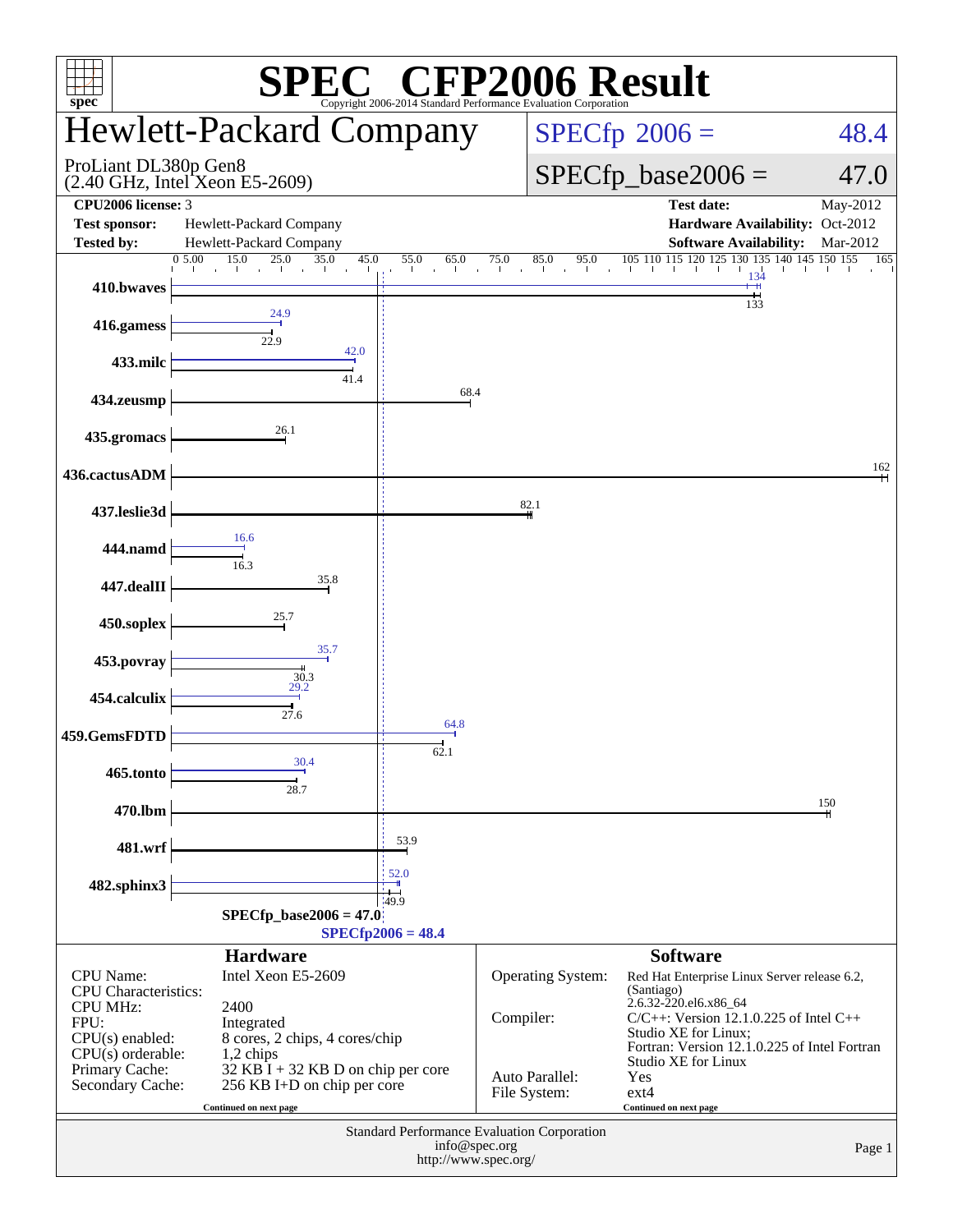

## Hewlett-Packard Company

#### $SPECfp2006 = 48.4$  $SPECfp2006 = 48.4$

#### ProLiant DL380p Gen8

(2.40 GHz, Intel Xeon E5-2609)

 $SPECfp\_base2006 = 47.0$ 

| <b>CPU2006 license: 3</b> |                                                                            |                                   | <b>Test date:</b><br>$May-2012$                     |
|---------------------------|----------------------------------------------------------------------------|-----------------------------------|-----------------------------------------------------|
| <b>Test sponsor:</b>      | Hewlett-Packard Company                                                    |                                   | Hardware Availability: Oct-2012                     |
| <b>Tested by:</b>         | Hewlett-Packard Company                                                    |                                   | <b>Software Availability:</b><br>Mar-2012           |
| L3 Cache:                 | 10 MB I+D on chip per chip                                                 | <b>System State:</b>              | Run level 3 (multi-user)                            |
| Other Cache:              | None                                                                       | <b>Base Pointers:</b>             | 64-bit                                              |
| Memory:                   | 128 GB (16 x 8 GB 2Rx4 PC3-12800R-11, ECC,<br>running at 1066 MHz and CL7) | Peak Pointers:<br>Other Software: | $32/64$ -bit<br>HP Array Configuration Utility, CLI |
| Disk Subsystem:           | 1 x 146 GB 15 K SAS                                                        |                                   |                                                     |
| Other Hardware:           | None                                                                       |                                   |                                                     |

#### **[Results Table](http://www.spec.org/auto/cpu2006/Docs/result-fields.html#ResultsTable)**

|                   | <b>Base</b>    |       |                |       | <b>Peak</b>    |       |                |              |                |              |                |              |
|-------------------|----------------|-------|----------------|-------|----------------|-------|----------------|--------------|----------------|--------------|----------------|--------------|
| <b>Benchmark</b>  | <b>Seconds</b> | Ratio | <b>Seconds</b> | Ratio | <b>Seconds</b> | Ratio | <b>Seconds</b> | <b>Ratio</b> | <b>Seconds</b> | <b>Ratio</b> | <b>Seconds</b> | <b>Ratio</b> |
| 410.bwayes        | 102            | 133   | 102            | 133   | 101            | 135   | 103            | 132          | 101            | 134          | 101            | 135          |
| 416.gamess        | 854            | 22.9  | 855            | 22.9  | 859            | 22.8  | 787            | 24.9         | 779            | 25.1         | 786            | 24.9         |
| $433$ .milc       | 221            | 41.5  | 222            | 41.4  | 222            | 41.4  | 218            | 42.1         | <u>219</u>     | <u>42.0</u>  | 219            | 41.9         |
| 434.zeusmp        | 133            | 68.4  | 133            | 68.4  | 133            | 68.4  | 133            | 68.4         | 133            | 68.4         | 133            | 68.4         |
| 435.gromacs       | 274            | 26.1  | 274            | 26.1  | 274            | 26.1  | 274            | 26.1         | 274            | 26.1         | 274            | 26.1         |
| 436.cactusADM     | 73.6           | 162   | 73.6           | 162   | 73.0           | 164   | 73.6           | <u>162</u>   | 73.6           | 162          | 73.0           | 164          |
| 437.leslie3d      | 114            | 82.1  | 114            | 82.4  | 115            | 81.5  | 114            | 82.1         | 114            | 82.4         | 115            | 81.5         |
| 444.namd          | 491            | 16.3  | 492            | 16.3  | 492            | 16.3  | 484            | <b>16.6</b>  | 484            | 16.6         | 483            | 16.6         |
| 447.dealII        | 320            | 35.8  | 318            | 35.9  | 320            | 35.8  | 320            | 35.8         | 318            | 35.9         | <b>320</b>     | 35.8         |
| $450$ .soplex     | 326            | 25.6  | 323            | 25.8  | 325            | 25.7  | 326            | 25.6         | 323            | 25.8         | 325            | 25.7         |
| $453$ .povray     | 176            | 30.3  | 175            | 30.3  | 178            | 29.9  | 149            | 35.8         | 149            | 35.7         | 150            | 35.6         |
| 454.calculix      | 302            | 27.3  | 299            | 27.6  | 299            | 27.6  | 283            | 29.2         | 283            | 29.2         | 282            | 29.2         |
| 459.GemsFDTD      | 171            | 62.0  | 171            | 62.1  | 171            | 62.1  | 164            | 64.8         | 163            | 64.9         | 164            | 64.8         |
| 465.tonto         | 345            | 28.5  | 343            | 28.7  | 343            | 28.7  | 323            | 30.5         | 324            | 30.4         | 325            | 30.3         |
| 470.1bm           | 91.6           | 150   | 91.2           | 151   | 91.6           | 150   | 91.6           | 150          | 91.2           | 151          | 91.6           | 150          |
| 481.wrf           | 208            | 53.8  | 207            | 53.9  | 207            | 53.9  | 208            | 53.8         | 207            | 53.9         | 207            | 53.9         |
| $482$ .sphinx $3$ | 390            | 49.9  | 391            | 49.8  | 373            | 52.3  | 378            | 51.6         | 375            | 52.0         | 374            | 52.1         |

Results appear in the [order in which they were run.](http://www.spec.org/auto/cpu2006/Docs/result-fields.html#RunOrder) Bold underlined text [indicates a median measurement.](http://www.spec.org/auto/cpu2006/Docs/result-fields.html#Median)

#### **[Operating System Notes](http://www.spec.org/auto/cpu2006/Docs/result-fields.html#OperatingSystemNotes)**

 Stack size set to unlimited using "ulimit -s unlimited" Transparent Huge Pages enabled with: echo always > /sys/kernel/mm/redhat\_transparent\_hugepage/enabled Filesystem page cache cleared with:<br>echo 1 > /proc/sys/vm/drop ca /proc/sys/vm/drop\_caches runspec command invoked through numactl i.e.: numactl --interleave=all runspec <etc> Drive Write Cache set to Enabled in HP Array Configuration Utility, CLI version Accelerator Ratio for Reads/Writes set to = 100% Read / 0% Write in HP Array Configuration Utility, CLI version

| <b>Standard Performance Evaluation Corporation</b> |
|----------------------------------------------------|
| info@spec.org                                      |
| http://www.spec.org/                               |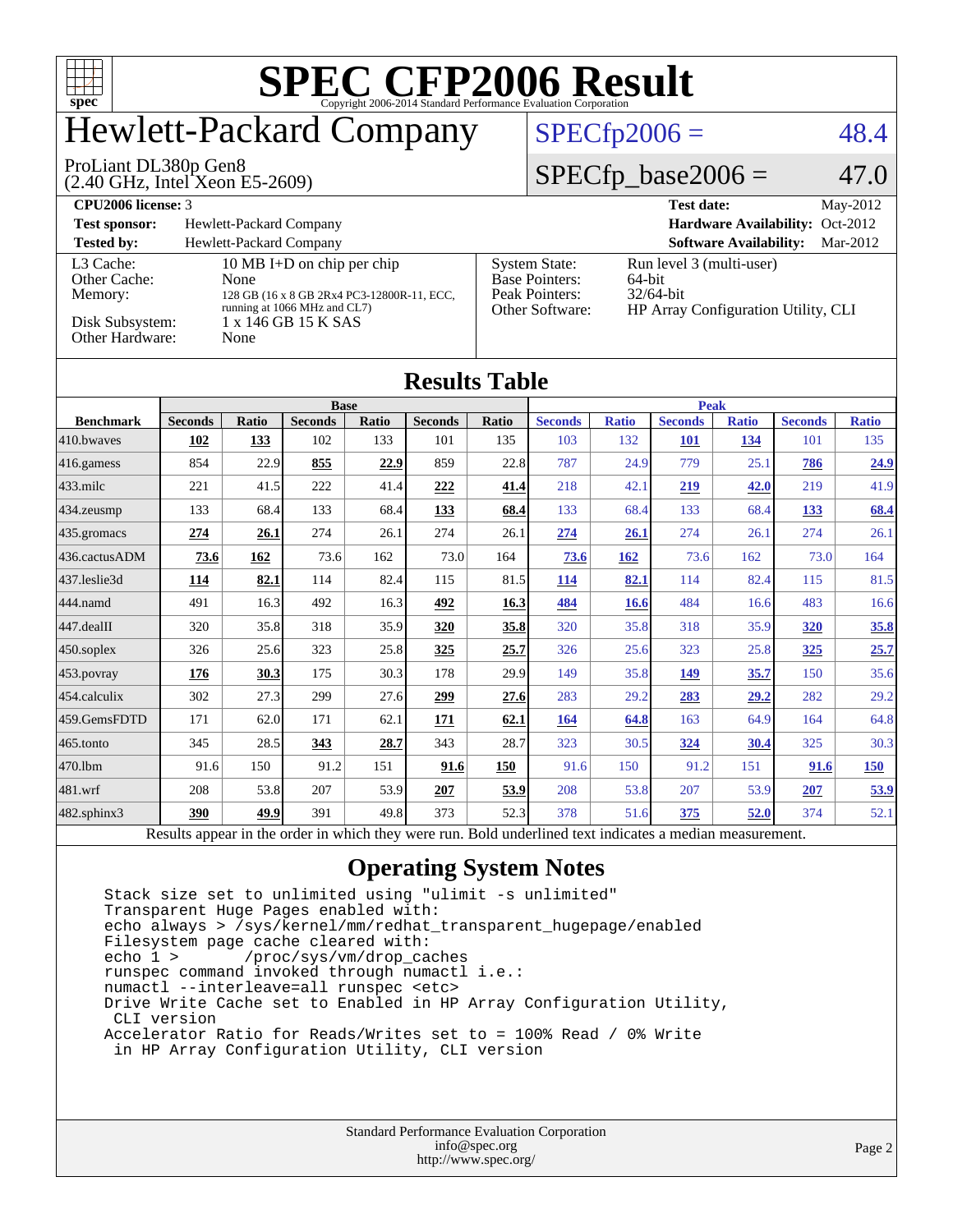

## Hewlett-Packard Company

 $SPECfp2006 = 48.4$  $SPECfp2006 = 48.4$ 

#### ProLiant DL380p Gen8

(2.40 GHz, Intel Xeon E5-2609)

 $SPECfp\_base2006 = 47.0$ 

**[Test sponsor:](http://www.spec.org/auto/cpu2006/Docs/result-fields.html#Testsponsor)** Hewlett-Packard Company **[Hardware Availability:](http://www.spec.org/auto/cpu2006/Docs/result-fields.html#HardwareAvailability)** Oct-2012 **[Tested by:](http://www.spec.org/auto/cpu2006/Docs/result-fields.html#Testedby)** Hewlett-Packard Company **[Software Availability:](http://www.spec.org/auto/cpu2006/Docs/result-fields.html#SoftwareAvailability)** Mar-2012

**[CPU2006 license:](http://www.spec.org/auto/cpu2006/Docs/result-fields.html#CPU2006license)** 3 **[Test date:](http://www.spec.org/auto/cpu2006/Docs/result-fields.html#Testdate)** May-2012

#### **[Platform Notes](http://www.spec.org/auto/cpu2006/Docs/result-fields.html#PlatformNotes)**

Standard Performance Evaluation Corporation [info@spec.org](mailto:info@spec.org) BIOS Configuration: HP Power Profile set to Custom Energy/Performance Bias is set to Maximum Performance Thermal Configuration set to Maximum Cooling Sysinfo program /cpu2006/config/sysinfo.rev6800 \$Rev: 6800 \$ \$Date:: 2011-10-11 #\$ 6f2ebdff5032aaa42e583f96b07f99d3 running on localhost.localdomain Thu May 31 05:00:16 2012 This section contains SUT (System Under Test) info as seen by some common utilities. To remove or add to this section, see: <http://www.spec.org/cpu2006/Docs/config.html#sysinfo> From /proc/cpuinfo model name : Intel(R) Xeon(R) CPU E5-2609 0 @ 2.40GHz 2 "physical id"s (chips) 8 "processors" cores, siblings (Caution: counting these is hw and system dependent. The following excerpts from /proc/cpuinfo might not be reliable. Use with caution.) cpu cores : 4 siblings : 4 physical 0: cores 0 1 2 3 physical 1: cores 0 1 2 3 cache size : 10240 KB From /proc/meminfo<br>MemTotal: 132119996 kB MemTotal: HugePages\_Total: 0 Hugepagesize: 2048 kB /usr/bin/lsb\_release -d Red Hat Enterprise Linux Server release 6.2 (Santiago) From /etc/\*release\* /etc/\*version\* redhat-release: Red Hat Enterprise Linux Server release 6.2 (Santiago) system-release: Red Hat Enterprise Linux Server release 6.2 (Santiago) system-release-cpe: cpe:/o:redhat:enterprise\_linux:6server:ga:server uname -a: Linux localhost.localdomain 2.6.32-220.el6.x86\_64 #1 SMP Wed Nov 9 08:03:13 EST 2011 x86\_64 x86\_64 x86\_64 GNU/Linux run-level 3 May 30 20:26 SPEC is set to: /cpu2006<br>Filesystem Type Type Size Used Avail Use% Mounted on<br>ext4 133G 9.6G 117G 8% / /dev/sda3 ext4 133G 9.6G 117G 8% / Additional information from dmidecode: BIOS HP P70 07/15/2012 Memory: Continued on next page

<http://www.spec.org/>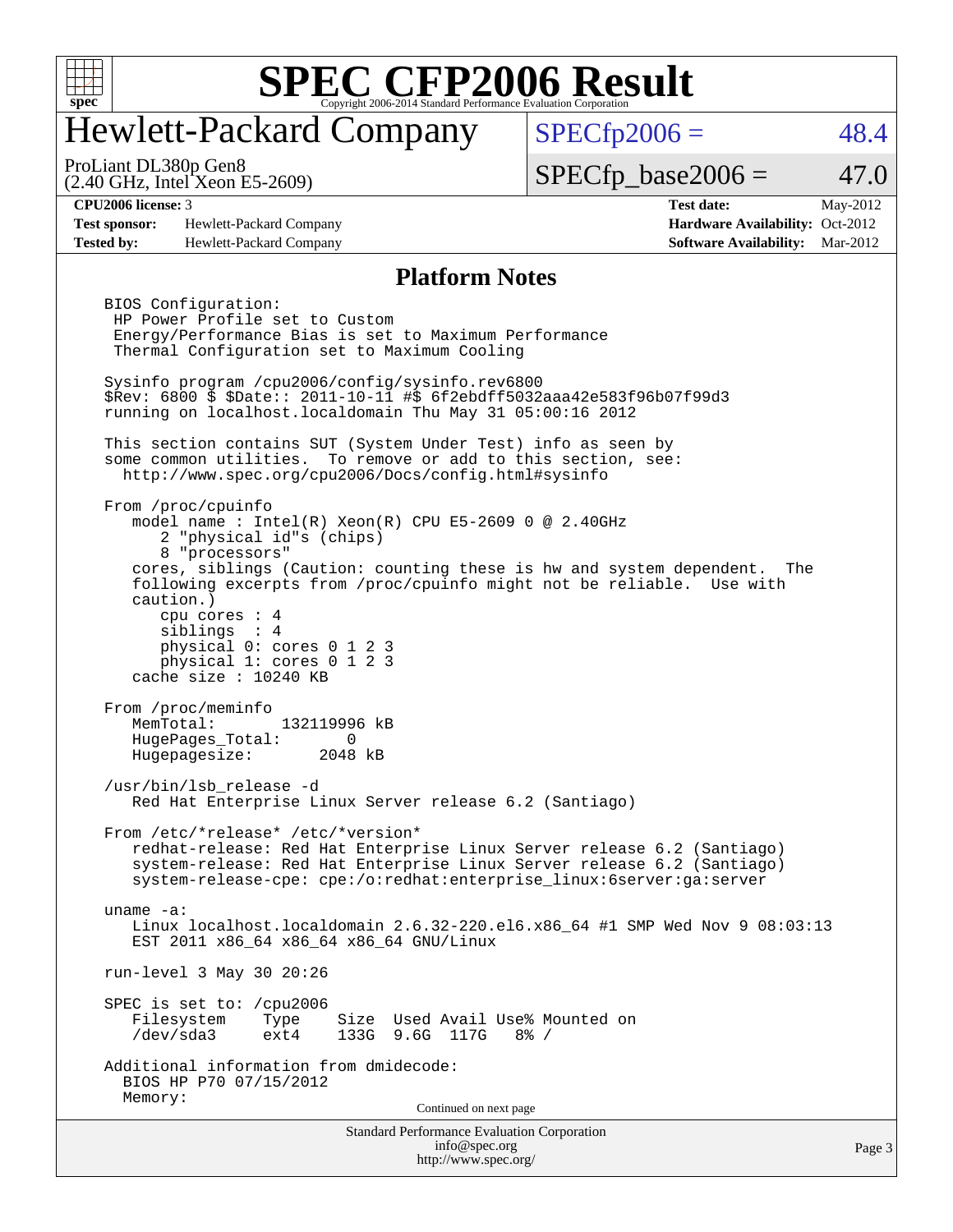

## Hewlett-Packard Company

ProLiant DL380p Gen8

 $SPECfp2006 = 48.4$  $SPECfp2006 = 48.4$ 

(2.40 GHz, Intel Xeon E5-2609)

 $SPECfp\_base2006 = 47.0$ 

**[Test sponsor:](http://www.spec.org/auto/cpu2006/Docs/result-fields.html#Testsponsor)** Hewlett-Packard Company **[Hardware Availability:](http://www.spec.org/auto/cpu2006/Docs/result-fields.html#HardwareAvailability)** Oct-2012 **[Tested by:](http://www.spec.org/auto/cpu2006/Docs/result-fields.html#Testedby)** Hewlett-Packard Company **[Software Availability:](http://www.spec.org/auto/cpu2006/Docs/result-fields.html#SoftwareAvailability)** Mar-2012

**[CPU2006 license:](http://www.spec.org/auto/cpu2006/Docs/result-fields.html#CPU2006license)** 3 **[Test date:](http://www.spec.org/auto/cpu2006/Docs/result-fields.html#Testdate)** May-2012

#### **[Platform Notes \(Continued\)](http://www.spec.org/auto/cpu2006/Docs/result-fields.html#PlatformNotes)**

16x HP Not Specified 8 GB 1600 MHz 2 rank

(End of data from sysinfo program)

#### **[General Notes](http://www.spec.org/auto/cpu2006/Docs/result-fields.html#GeneralNotes)**

Environment variables set by runspec before the start of the run:  $KMP$  AFFINITY = "granularity=fine, scatter" LD\_LIBRARY\_PATH = "/cpu2006/libs/32:/cpu2006/libs/64" OMP\_NUM\_THREADS = "4"

 Binaries compiled on a system with 1x Core i7-860 CPU + 8GB memory using RHEL5.5

### **[Base Compiler Invocation](http://www.spec.org/auto/cpu2006/Docs/result-fields.html#BaseCompilerInvocation)**

 $C$  benchmarks:<br> $i_{\text{CC}}$  $-m64$ 

[C++ benchmarks:](http://www.spec.org/auto/cpu2006/Docs/result-fields.html#CXXbenchmarks) [icpc -m64](http://www.spec.org/cpu2006/results/res2012q3/cpu2006-20120911-24426.flags.html#user_CXXbase_intel_icpc_64bit_bedb90c1146cab66620883ef4f41a67e)

[Fortran benchmarks](http://www.spec.org/auto/cpu2006/Docs/result-fields.html#Fortranbenchmarks): [ifort -m64](http://www.spec.org/cpu2006/results/res2012q3/cpu2006-20120911-24426.flags.html#user_FCbase_intel_ifort_64bit_ee9d0fb25645d0210d97eb0527dcc06e)

[Benchmarks using both Fortran and C](http://www.spec.org/auto/cpu2006/Docs/result-fields.html#BenchmarksusingbothFortranandC): [icc -m64](http://www.spec.org/cpu2006/results/res2012q3/cpu2006-20120911-24426.flags.html#user_CC_FCbase_intel_icc_64bit_0b7121f5ab7cfabee23d88897260401c) [ifort -m64](http://www.spec.org/cpu2006/results/res2012q3/cpu2006-20120911-24426.flags.html#user_CC_FCbase_intel_ifort_64bit_ee9d0fb25645d0210d97eb0527dcc06e)

### **[Base Portability Flags](http://www.spec.org/auto/cpu2006/Docs/result-fields.html#BasePortabilityFlags)**

| 410.bwaves: -DSPEC CPU LP64<br>416.gamess: -DSPEC_CPU_LP64<br>433.milc: -DSPEC CPU LP64 |  |
|-----------------------------------------------------------------------------------------|--|
| 434.zeusmp: -DSPEC_CPU_LP64                                                             |  |
| 435.gromacs: -DSPEC_CPU_LP64 -nofor_main                                                |  |
| 436.cactusADM: -DSPEC CPU LP64 -nofor main                                              |  |
| 437.leslie3d: -DSPEC_CPU LP64                                                           |  |
| 444.namd: -DSPEC CPU LP64                                                               |  |
| 447.dealII: -DSPEC CPU LP64                                                             |  |
| 450.soplex: -DSPEC_CPU_LP64                                                             |  |
| 453.povray: -DSPEC_CPU_LP64                                                             |  |
| 454.calculix: -DSPEC CPU LP64 -nofor main                                               |  |
| 459. GemsFDTD: - DSPEC CPU LP64                                                         |  |
| 465.tonto: - DSPEC_CPU_LP64                                                             |  |
| 470.1bm: - DSPEC CPU LP64                                                               |  |

Continued on next page

Standard Performance Evaluation Corporation [info@spec.org](mailto:info@spec.org) <http://www.spec.org/>

Page 4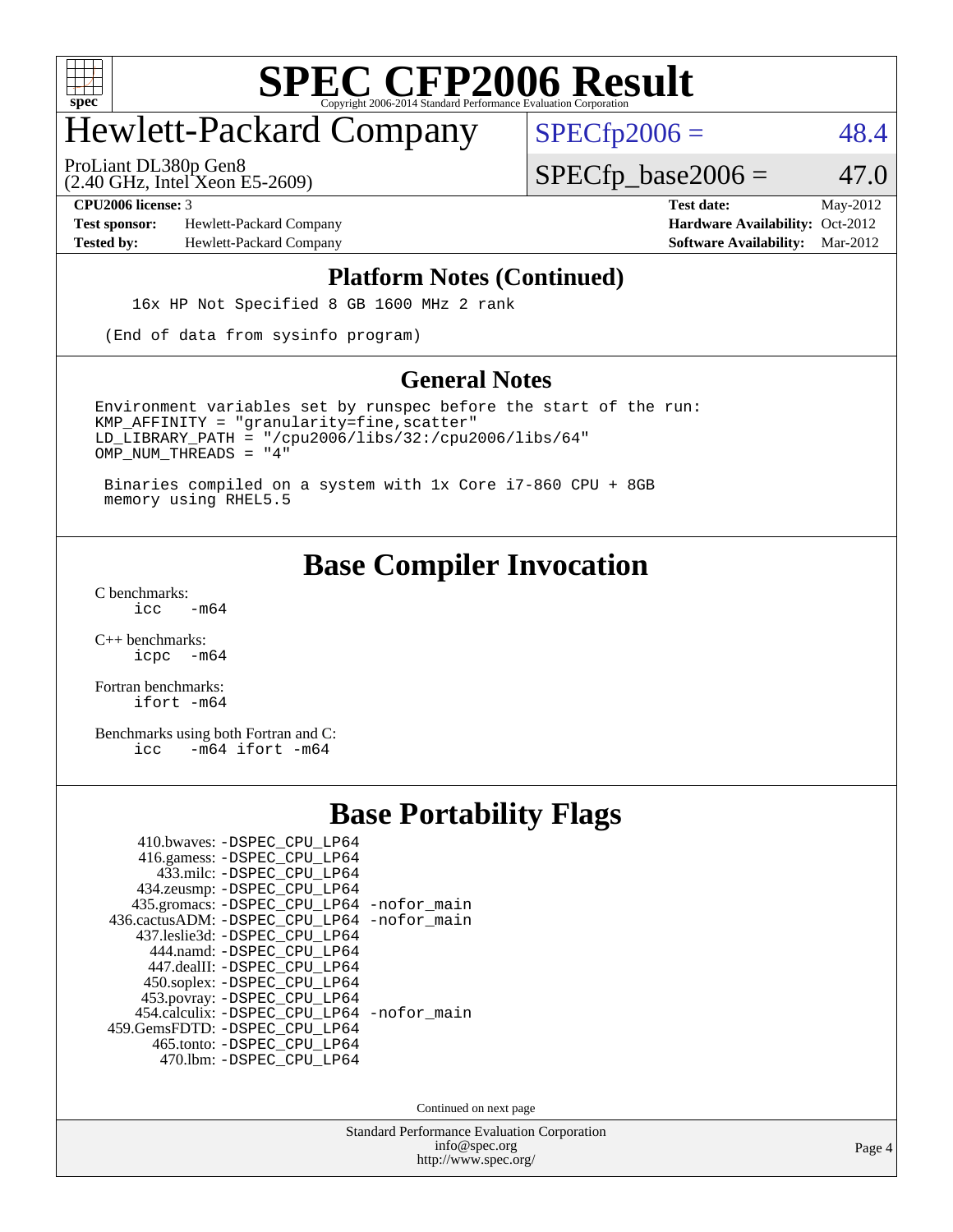

## Hewlett-Packard Company

 $SPECTp2006 = 48.4$ 

(2.40 GHz, Intel Xeon E5-2609) ProLiant DL380p Gen8

 $SPECfp\_base2006 = 47.0$ 

**[Test sponsor:](http://www.spec.org/auto/cpu2006/Docs/result-fields.html#Testsponsor)** Hewlett-Packard Company **[Hardware Availability:](http://www.spec.org/auto/cpu2006/Docs/result-fields.html#HardwareAvailability)** Oct-2012 **[Tested by:](http://www.spec.org/auto/cpu2006/Docs/result-fields.html#Testedby)** Hewlett-Packard Company **[Software Availability:](http://www.spec.org/auto/cpu2006/Docs/result-fields.html#SoftwareAvailability)** Mar-2012

**[CPU2006 license:](http://www.spec.org/auto/cpu2006/Docs/result-fields.html#CPU2006license)** 3 **[Test date:](http://www.spec.org/auto/cpu2006/Docs/result-fields.html#Testdate)** May-2012

### **[Base Portability Flags \(Continued\)](http://www.spec.org/auto/cpu2006/Docs/result-fields.html#BasePortabilityFlags)**

 481.wrf: [-DSPEC\\_CPU\\_LP64](http://www.spec.org/cpu2006/results/res2012q3/cpu2006-20120911-24426.flags.html#suite_basePORTABILITY481_wrf_DSPEC_CPU_LP64) [-DSPEC\\_CPU\\_CASE\\_FLAG](http://www.spec.org/cpu2006/results/res2012q3/cpu2006-20120911-24426.flags.html#b481.wrf_baseCPORTABILITY_DSPEC_CPU_CASE_FLAG) [-DSPEC\\_CPU\\_LINUX](http://www.spec.org/cpu2006/results/res2012q3/cpu2006-20120911-24426.flags.html#b481.wrf_baseCPORTABILITY_DSPEC_CPU_LINUX) 482.sphinx3: [-DSPEC\\_CPU\\_LP64](http://www.spec.org/cpu2006/results/res2012q3/cpu2006-20120911-24426.flags.html#suite_basePORTABILITY482_sphinx3_DSPEC_CPU_LP64)

### **[Base Optimization Flags](http://www.spec.org/auto/cpu2006/Docs/result-fields.html#BaseOptimizationFlags)**

[C benchmarks](http://www.spec.org/auto/cpu2006/Docs/result-fields.html#Cbenchmarks):

[-xAVX](http://www.spec.org/cpu2006/results/res2012q3/cpu2006-20120911-24426.flags.html#user_CCbase_f-xAVX) [-ipo](http://www.spec.org/cpu2006/results/res2012q3/cpu2006-20120911-24426.flags.html#user_CCbase_f-ipo) [-O3](http://www.spec.org/cpu2006/results/res2012q3/cpu2006-20120911-24426.flags.html#user_CCbase_f-O3) [-no-prec-div](http://www.spec.org/cpu2006/results/res2012q3/cpu2006-20120911-24426.flags.html#user_CCbase_f-no-prec-div) [-static](http://www.spec.org/cpu2006/results/res2012q3/cpu2006-20120911-24426.flags.html#user_CCbase_f-static) [-parallel](http://www.spec.org/cpu2006/results/res2012q3/cpu2006-20120911-24426.flags.html#user_CCbase_f-parallel) [-opt-prefetch](http://www.spec.org/cpu2006/results/res2012q3/cpu2006-20120911-24426.flags.html#user_CCbase_f-opt-prefetch) [-ansi-alias](http://www.spec.org/cpu2006/results/res2012q3/cpu2006-20120911-24426.flags.html#user_CCbase_f-ansi-alias)

[C++ benchmarks:](http://www.spec.org/auto/cpu2006/Docs/result-fields.html#CXXbenchmarks) [-xAVX](http://www.spec.org/cpu2006/results/res2012q3/cpu2006-20120911-24426.flags.html#user_CXXbase_f-xAVX) [-ipo](http://www.spec.org/cpu2006/results/res2012q3/cpu2006-20120911-24426.flags.html#user_CXXbase_f-ipo) [-O3](http://www.spec.org/cpu2006/results/res2012q3/cpu2006-20120911-24426.flags.html#user_CXXbase_f-O3) [-no-prec-div](http://www.spec.org/cpu2006/results/res2012q3/cpu2006-20120911-24426.flags.html#user_CXXbase_f-no-prec-div) [-static](http://www.spec.org/cpu2006/results/res2012q3/cpu2006-20120911-24426.flags.html#user_CXXbase_f-static) [-opt-prefetch](http://www.spec.org/cpu2006/results/res2012q3/cpu2006-20120911-24426.flags.html#user_CXXbase_f-opt-prefetch) [-ansi-alias](http://www.spec.org/cpu2006/results/res2012q3/cpu2006-20120911-24426.flags.html#user_CXXbase_f-ansi-alias)

[Fortran benchmarks](http://www.spec.org/auto/cpu2006/Docs/result-fields.html#Fortranbenchmarks):

[-xAVX](http://www.spec.org/cpu2006/results/res2012q3/cpu2006-20120911-24426.flags.html#user_FCbase_f-xAVX) [-ipo](http://www.spec.org/cpu2006/results/res2012q3/cpu2006-20120911-24426.flags.html#user_FCbase_f-ipo) [-O3](http://www.spec.org/cpu2006/results/res2012q3/cpu2006-20120911-24426.flags.html#user_FCbase_f-O3) [-no-prec-div](http://www.spec.org/cpu2006/results/res2012q3/cpu2006-20120911-24426.flags.html#user_FCbase_f-no-prec-div) [-static](http://www.spec.org/cpu2006/results/res2012q3/cpu2006-20120911-24426.flags.html#user_FCbase_f-static) [-parallel](http://www.spec.org/cpu2006/results/res2012q3/cpu2006-20120911-24426.flags.html#user_FCbase_f-parallel) [-opt-prefetch](http://www.spec.org/cpu2006/results/res2012q3/cpu2006-20120911-24426.flags.html#user_FCbase_f-opt-prefetch)

[Benchmarks using both Fortran and C](http://www.spec.org/auto/cpu2006/Docs/result-fields.html#BenchmarksusingbothFortranandC): [-xAVX](http://www.spec.org/cpu2006/results/res2012q3/cpu2006-20120911-24426.flags.html#user_CC_FCbase_f-xAVX) [-ipo](http://www.spec.org/cpu2006/results/res2012q3/cpu2006-20120911-24426.flags.html#user_CC_FCbase_f-ipo) [-O3](http://www.spec.org/cpu2006/results/res2012q3/cpu2006-20120911-24426.flags.html#user_CC_FCbase_f-O3) [-no-prec-div](http://www.spec.org/cpu2006/results/res2012q3/cpu2006-20120911-24426.flags.html#user_CC_FCbase_f-no-prec-div) [-static](http://www.spec.org/cpu2006/results/res2012q3/cpu2006-20120911-24426.flags.html#user_CC_FCbase_f-static) [-parallel](http://www.spec.org/cpu2006/results/res2012q3/cpu2006-20120911-24426.flags.html#user_CC_FCbase_f-parallel) [-opt-prefetch](http://www.spec.org/cpu2006/results/res2012q3/cpu2006-20120911-24426.flags.html#user_CC_FCbase_f-opt-prefetch) [-ansi-alias](http://www.spec.org/cpu2006/results/res2012q3/cpu2006-20120911-24426.flags.html#user_CC_FCbase_f-ansi-alias)

### **[Peak Compiler Invocation](http://www.spec.org/auto/cpu2006/Docs/result-fields.html#PeakCompilerInvocation)**

[C benchmarks](http://www.spec.org/auto/cpu2006/Docs/result-fields.html#Cbenchmarks):  $\text{icc}$   $-\text{m64}$ 

[C++ benchmarks:](http://www.spec.org/auto/cpu2006/Docs/result-fields.html#CXXbenchmarks) [icpc -m64](http://www.spec.org/cpu2006/results/res2012q3/cpu2006-20120911-24426.flags.html#user_CXXpeak_intel_icpc_64bit_bedb90c1146cab66620883ef4f41a67e)

[Fortran benchmarks](http://www.spec.org/auto/cpu2006/Docs/result-fields.html#Fortranbenchmarks): [ifort -m64](http://www.spec.org/cpu2006/results/res2012q3/cpu2006-20120911-24426.flags.html#user_FCpeak_intel_ifort_64bit_ee9d0fb25645d0210d97eb0527dcc06e)

[Benchmarks using both Fortran and C](http://www.spec.org/auto/cpu2006/Docs/result-fields.html#BenchmarksusingbothFortranandC):<br>icc -m64 ifort -m64  $-m64$  ifort  $-m64$ 

### **[Peak Portability Flags](http://www.spec.org/auto/cpu2006/Docs/result-fields.html#PeakPortabilityFlags)**

Same as Base Portability Flags

## **[Peak Optimization Flags](http://www.spec.org/auto/cpu2006/Docs/result-fields.html#PeakOptimizationFlags)**

[C benchmarks](http://www.spec.org/auto/cpu2006/Docs/result-fields.html#Cbenchmarks):

Continued on next page

Standard Performance Evaluation Corporation [info@spec.org](mailto:info@spec.org) <http://www.spec.org/>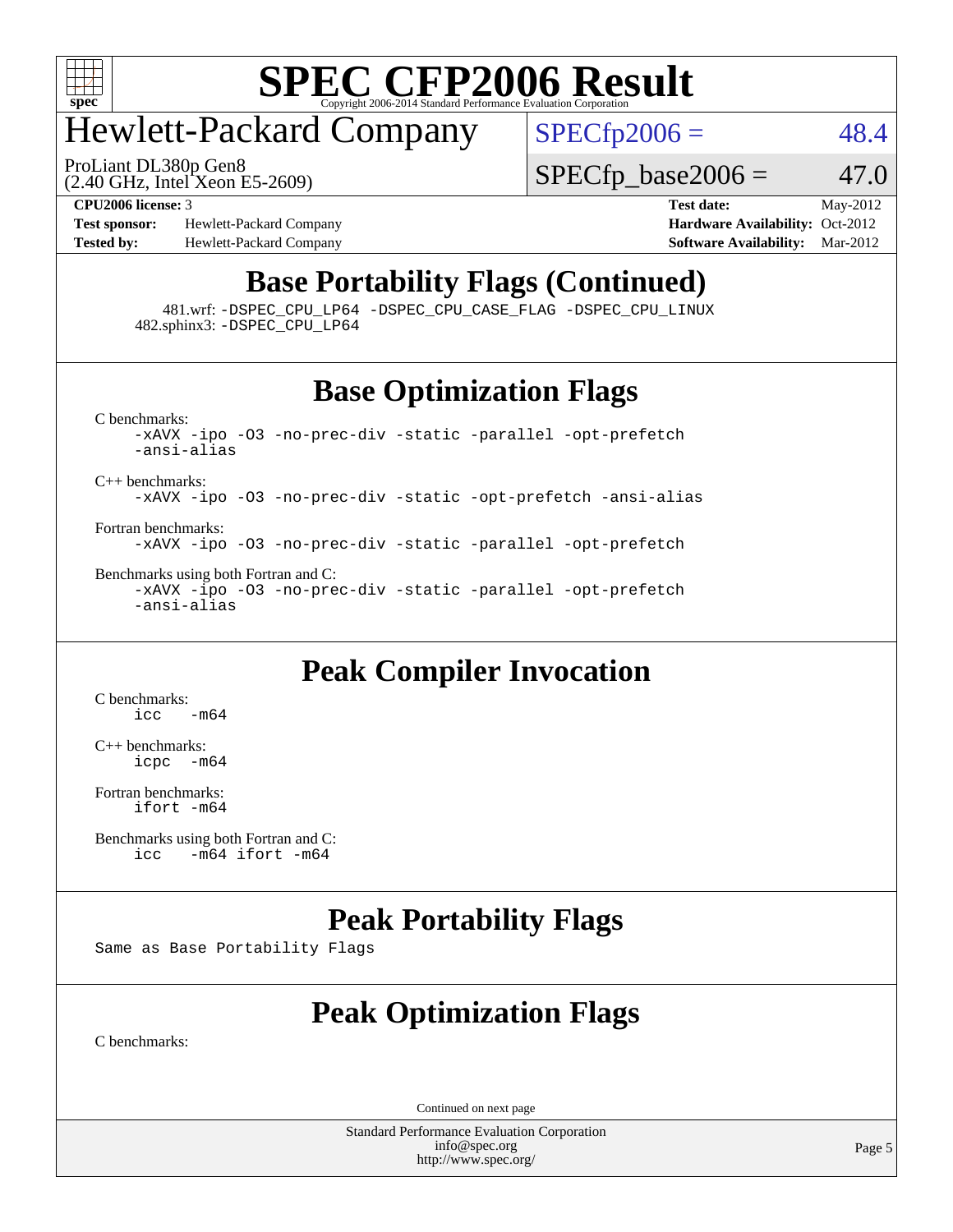

## Hewlett-Packard Company

ProLiant DL380p Gen8

 $SPECfp2006 = 48.4$  $SPECfp2006 = 48.4$ 

(2.40 GHz, Intel Xeon E5-2609)

 $SPECTp\_base2006 = 47.0$ 

**[Test sponsor:](http://www.spec.org/auto/cpu2006/Docs/result-fields.html#Testsponsor)** Hewlett-Packard Company **[Hardware Availability:](http://www.spec.org/auto/cpu2006/Docs/result-fields.html#HardwareAvailability)** Oct-2012 **[Tested by:](http://www.spec.org/auto/cpu2006/Docs/result-fields.html#Testedby)** Hewlett-Packard Company **[Software Availability:](http://www.spec.org/auto/cpu2006/Docs/result-fields.html#SoftwareAvailability)** Mar-2012

**[CPU2006 license:](http://www.spec.org/auto/cpu2006/Docs/result-fields.html#CPU2006license)** 3 **[Test date:](http://www.spec.org/auto/cpu2006/Docs/result-fields.html#Testdate)** May-2012

### **[Peak Optimization Flags \(Continued\)](http://www.spec.org/auto/cpu2006/Docs/result-fields.html#PeakOptimizationFlags)**

```
 433.milc: -xAVX(pass 2) -prof-gen(pass 1) -ipo(pass 2) -O3(pass 2)
               -no-prec-div(pass 2) -prof-use(pass 2) -static -auto-ilp32
               -ansi-alias
        470.lbm: basepeak = yes
      482.sphinx3: -xAVX -ipo -O3 -no-prec-div -unroll2 -ansi-alias
               -parallel
C++ benchmarks: 
        444.namd: -xAVX(pass 2) -prof-gen(pass 1) -ipo(pass 2) -O3(pass 2)
               -no-prec-div(pass 2) -prof-use(pass 2) -fno-alias
               -auto-ilp32
       447.dealII: basepeak = yes
      450.soplex: basepeak = yes
      453.povray: -xAVX(pass 2) -prof-gen(pass 1) -ipo(pass 2) -O3(pass 2)
                -no-prec-div(pass 2) -prof-use(pass 2) -unroll4 -ansi-alias
Fortran benchmarks: 
      410.bwaves: -xAVX -ipo -O3 -no-prec-div -opt-prefetch -parallel
               -static
     416.gamess: -xAVX(pass 2) -prof-gen(pass 1) -ipo(pass 2) -O3(pass 2)
               -no-prec-div(pass 2) -prof-use(pass 2) -unroll2
               -inline-level=0-scalar-rep--static
      434.zeusmp: basepeak = yes
      437.leslie3d: basepeak = yes
  459.GemsFDTD: -xAVX(pass 2) -prof-gen(pass 1) -ipo(pass 2) -O3(pass 2)
               -no-prec-div(pass 2) -prof-use(pass 2) -unroll2
               -inline-level=0 -opt-prefetch -parallel
       465.tonto: -xAVX(pass 2) -prof-gen(pass 1) -pipo(pass 2) -03(pass 2)
               -no-prec-div(pass 2) -prof-use(pass 2) -inline-calloc
               -opt-malloc-options=3-auto-unroll4
Benchmarks using both Fortran and C: 
     435.gromacs: basepeak = yes
  436.cactusADM: basepeak = yes
```
Continued on next page

Standard Performance Evaluation Corporation [info@spec.org](mailto:info@spec.org) <http://www.spec.org/>